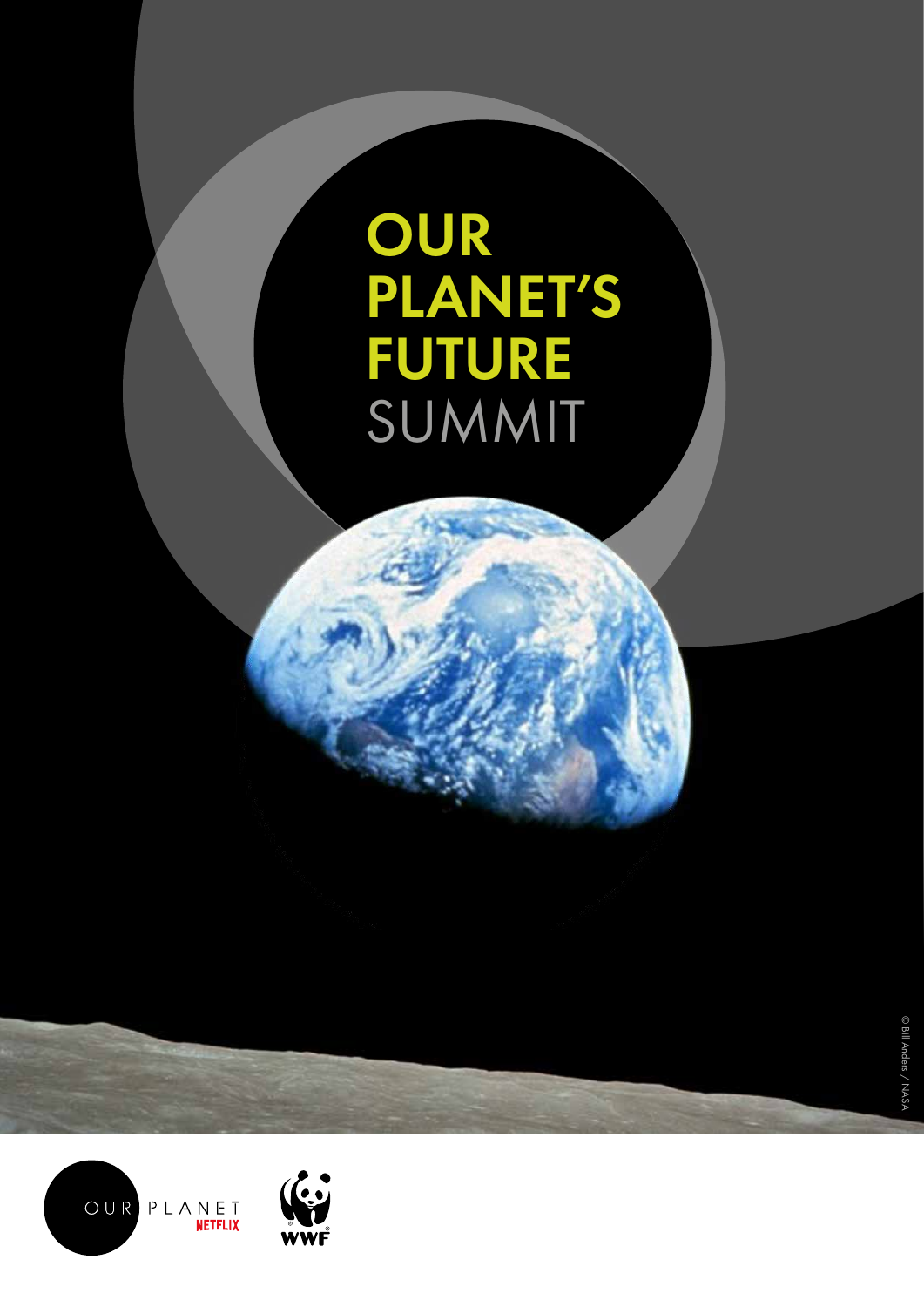# **OUR** PLANET'S FUTURE SUMMIT



SUGGESTED AGE RANGE  $11 - 16$ 

# PACK CONTENTS

Introductory reading: Reporting On Our Living Planet https://www.wwf.org.uk/sites/default/files/2018-10/ LPRYouthFINAL.pdf

Context video: https://youtu.be/ufiiFGdAl5E

# WORKSHOP AIMS:

- •Build understanding of environmental issues, the links between them, and their connections to lifestyle choices and political systems
- •Build understanding of the mechanisms for international decision-making and the challenges that can prevent change
- •Strengthen skills in public speaking, and in constructing a strong and persuasive argument
- •Strengthen skills in participatory decision-making
- •Potential extension activities: creating and delivering a powerpoint, filming and editing a short news segment

# SUMMARY

This workshop is designed to immerse participants in the varied and interlinked issues that face our planet, and build their understanding of the complexities involved in bringing about change at a global level. Over the course of a two-hour workshop (with optional preparation and plenary sessions) students take on the roles of 'World Leaders' and 'Our Planet Experts' to roleplay an international summit aimed at defining a sustainable future for our planet.

- •World Leaders have a fund of 100 Billion 'World Dollars' (WD), split equally between the group in 5 Billion tokens. World Leaders are given briefings on food, energy and health. They must decide how to invest the available budget, and what agreements to put in place, in order to ensure a positive future for the world population.
- Our Planet Experts split into small groups, each tasked with researching one of the biomes of our planet and then presenting evidence to the world leaders to inform and influence their decisions on how to invest their budget and define the future of society. They are given briefings on the issues facing the biome and the things that need to change for that biome to thrive. Other groups may take on the role of experts for topics that are less obviously environmental concerns, but which affect – and are affected by – the health of our planet.
- Each group of experts presents their case and World Leaders confer to decide where to invest and whether to change their plans for energy, food and health. A round table session allows them to discuss priorities and approaches with experts before drawing up their decisions and budget allocations.
- At the end, the plan is presented by the World Leaders and a discussion or debate is held to determine if it is considered to be a positive way forward for our planet.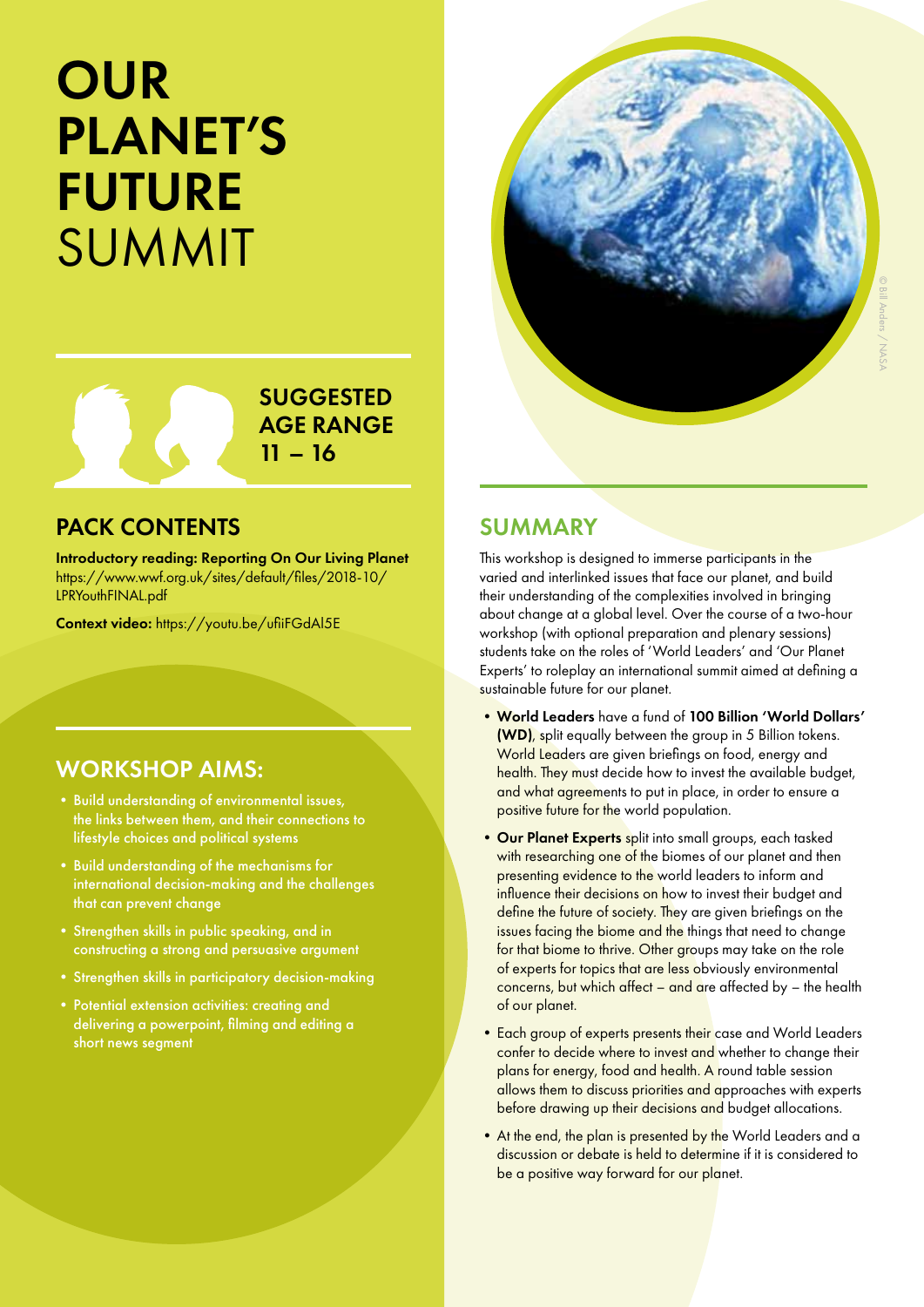# WORKSHOP STRUCTURES FACILITATOR GUIDE



# (10 MINS / PREPARATION SESSION):

Slips of paper are prepared and then drawn from a hat to give each student their role. 2-3 students are each allocated as Our Planet Experts for each of the biomes.

If numbers are small, biomes can be excluded, or groups can research and present more than one biome.

A larger group forms a panel of World Leaders. If time permits, World Leaders could be allocated a particular country to help focus them on different priorities and concerns when considering the issues. Some fictional country examples are provided.

If time and numbers allow, extra elements can be introduced to enrich the debate or to tailor the workshop to particular topics or concepts by introducing experts representing other priorities, such as business, agriculture, banking or health. Some participants could represent the interests of industries that are contributing to the problem and be tasked with playing 'devil's advocate' to make a case for their interests at the expense of environmental action. These additional experts should only be included if there is time for participants to research and prepare their case before the workshop in a preparatory session or as homework.

One young person can be given the role of chair, or this can be undertaken by an adult.

# Example breakdowns:

- 15 young people: 5 world leaders, 2 grasslands experts, 2 oceans experts, 2 frozen worlds experts, 2 freshwater experts, 2 forests experts (staff member chairs)
- 20 young people: 5 world leaders, 3 grasslands experts, 3 oceans experts, 3 frozen worlds experts, 3 freshwater experts, 3 forests experts (staff member chairs)
- 30 young people: 1 Chair, 5 world leaders, 3 grasslands experts, 3 oceans experts, 3 frozen worlds experts, 3 freshwater experts, 3 forest experts, 3 jungle experts, 2 agriculture experts, 2 fossil fuel industry experts, 2 health experts

## RESEARCH AND PLANNING (30 MINS / PREPARATION SESSION): 2

The world leaders and each group of Experts find space to have their initial group discussions and to prepare their presentations.

World Leaders review the briefings on energy, food and health and decide on an initial plan of where to invest their money to ensure the population of the planet are comfortable for the next 10 years. They also consider how their money can itself be a force for good.



Experts discuss their biome or topic area (using the briefings provided and conducting internet research if time allows) and prepare a short (5 minute) presentation for the World Leaders (see Expert Presentation Guide resource).



# SUMMIT (45 MINS – 2 HOURS DEPENDING ON NUMBER OF EXPERTS PRESENTING EVIDENCE):

Our Planet's Future Summit introduction video, then opening remarks by the Chair (5 mins)

The World Leaders present their priorities, initial action plans and budget allocations for the next 10 years. (5 mins)

Before introducing each group of Our Planet Experts, the chair plays a short video to set the scene (biome tour videos provided). Each group of Our Planet Experts then presents about their biome and puts forward their recommendations to World Leaders for actions, changes and investments that will protect their biome and benefit human society and wildlife. World Leaders may ask for clarification of points, but save questions or challenges for the round table discussion. (40 – 60 mins)

After all the presentations, all the groups are given 10 minutes to discuss the information they have heard and consider their position for the round table discussion.



# ROUND TABLE DISCUSSION (30 MINS – 1 HOUR):

The Chair opens the round table discussion by explaining the format and ground rules for the discussion. They may wish to explain the 'three C's':

Courteous: Input should be respectful, polite and delivered in a non-aggressive way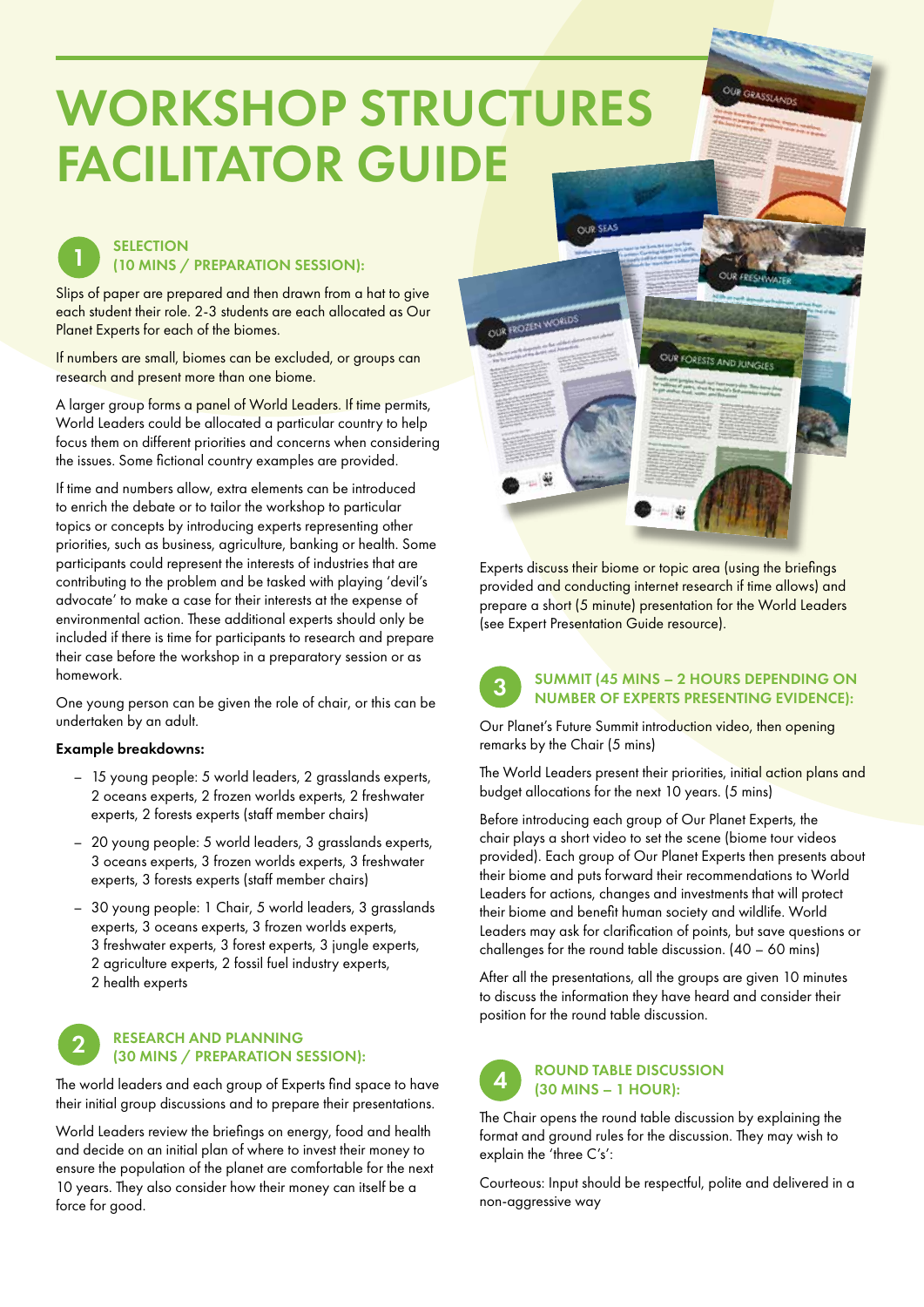Considered: Opinions should be well thought-out, based on evidence, and relevant to the discussion.

Constructive: All contributions should aim to move the discussion forward positively by suggesting a way forward rather than simply undermining another idea.

The World Leaders then respond to the information they have heard and present any changes they are considering making to the initial plan set out at the beginning. Their budget allocation and list of international agreements and policies is displayed openly in the centre of the table or on a screen to allow all contributors to see what is covered and what might be missing.

The Chair then facilitates a discussion to ensure that everyone with a contribution has the opportunity to input, before time runs out. If the World Leaders agree to any changes or additions to their plan these are made in real time on the display.

The final version of the 10 year plan for Our Planet is reviewed, and each group of Our Planet Experts comments on the implications for their biome. The class considers if the planet would be better or worse off in 10 years time as a result of this plan.

The final version of Our Planet could be put on display for the school, or shared and discussed with another school who have developed their own model via a Skype in the Classroom collaboration.

# PLENARY LEARNING POINTS

- •All biomes need to be restored so they can bring their qualities (flow, ice, space etc) to the global picture for the overall biodiversity to improve
- Protecting the biomes brings benefits to humans food security, healthy environment and sustainable power
- •Short term benefits from unsustainable ways to eat, travel and power human society are outweighed by the huge problems caused if they lead to the irreversible destruction of biomes and their qualities.
- •Early education potential around the power of individual finance and how money can be used to fund sustainable development if deployed properly.



# **CHAIR** TIP

GIVE EACH GROUP ONE BLUE AND ONE GREEN CARD. IF THEY WISH TO MAKE A NEW POINT THEY RAISE THE BLUE CARD, AND IF THEY WANT TO BUILD ON A LIVE DISCUSSION OR ASK A QUESTION OF SOMEONE WHO IS SPEAKING THEY RAISE THE GREEN CARD. THIS ENSURES THAT THE CHAIR CAN PREVENT THE DISCUSSION FROM JUMPING AWAY FROM A TOPIC BEFORE ALL RELEVANT CONTRIBUTIONS HAVE BEEN HEARD.



# POTENTIAL ADDITIONAL **ACTIVITIES**

- •Connect to another classroom via Skype in the Classroom, and discuss your vision for our planet in the future. What are the differences and similarities? Would you like to adopt any of the new ideas you hear into your future vision?
- •Set up a press conference for the world leaders and experts and conduct interviews about the outcome of the conference and the issues raised. While one group is questioned the other participants take on the role of journalists for the world press. You could allocate film crews to each Q&A session and task them with editing a news segment.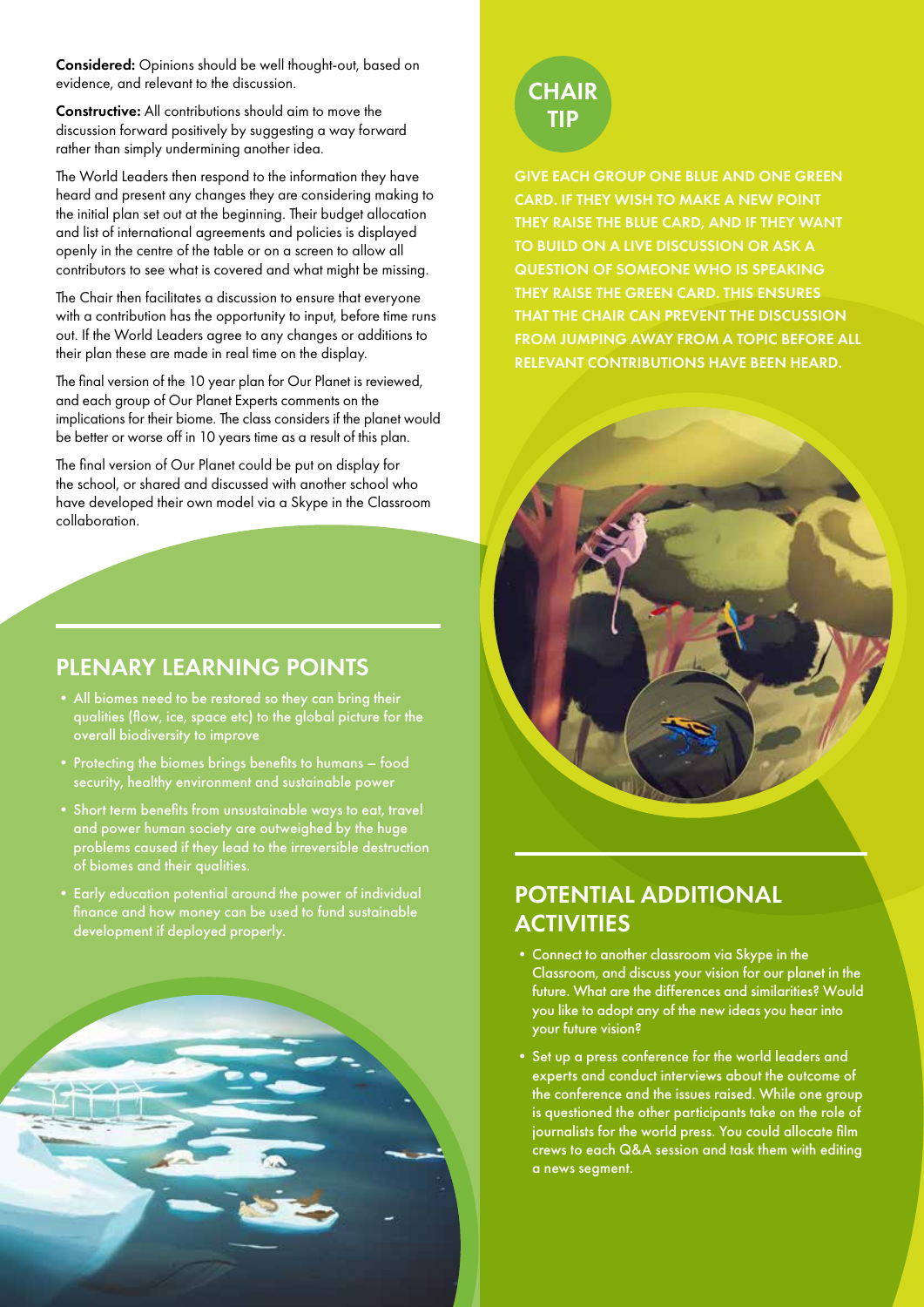# WORLD LEADER BRIEFING

As leaders of countries across the planet, you are responsible for the big decisions that will shape the way we live in the future. These decisions will have short term impacts on the lives of the people living today, but will also have longer term impacts on our planet and everything that lives on it.

> **FIVE BILLION WORLD**<br>DOL'

 $\boldsymbol{\boldsymbol{\ominus}}$ 

**FIVE BILLION** 

WORLD

**NORLL**<br>DOLLARS

The world population is growing. There are already problems in some parts of the world where there is not enough food, or where people get ill because air and water is not clean or the place they live is becoming unsafe. More people on the planet means more fuel and energy is needed for cooking, transport, heating and air conditioning, light and communication.

You have to decide how to spend the world budget to make sure that people living today can stay healthy, happy and have the energy they need. You also need to consider the people of the future and the impact our lifestyles have on the rest of the planet. Your budget is allocated in 5 Billion world dollar (WD) increments. Think about what you want to change most urgently and how you would make things better for people and our planet.

Our planet is a complex living system, and we are part of it. A living system is made up of wildlife (biodiversity) and places with certain qualities that allow those living things to survive (biomes). There may be ways to get lots of food and energy very cheaply and quickly, but if we do this unsustainably we may destroy the living systems that provide these things. This would mean we could no longer get food and energy in the same way in the future, but also that everything else that the living system did to support a healthy planet would be affected, making more problems for people and wildlife.

You'll hear from Our Planet Experts who will alert you to important issues that they feel need to be addressed for a sustainable future. Can you make choices that let people and nature thrive into the future?



YOU HAVE TO DECIDE HOW TO SPEND THE WORLD BUDGET TO MAKE SURE THAT PEOPLE LIVING TODAY CAN STAY HEALTHY, HAPPY AND HAVE THE ENERGY THEY NEED.

> ORLUARS<br>30LLARS<br>35,000,000,000 **WORLD DOLLARS**

 $G_{5,000,000,000}$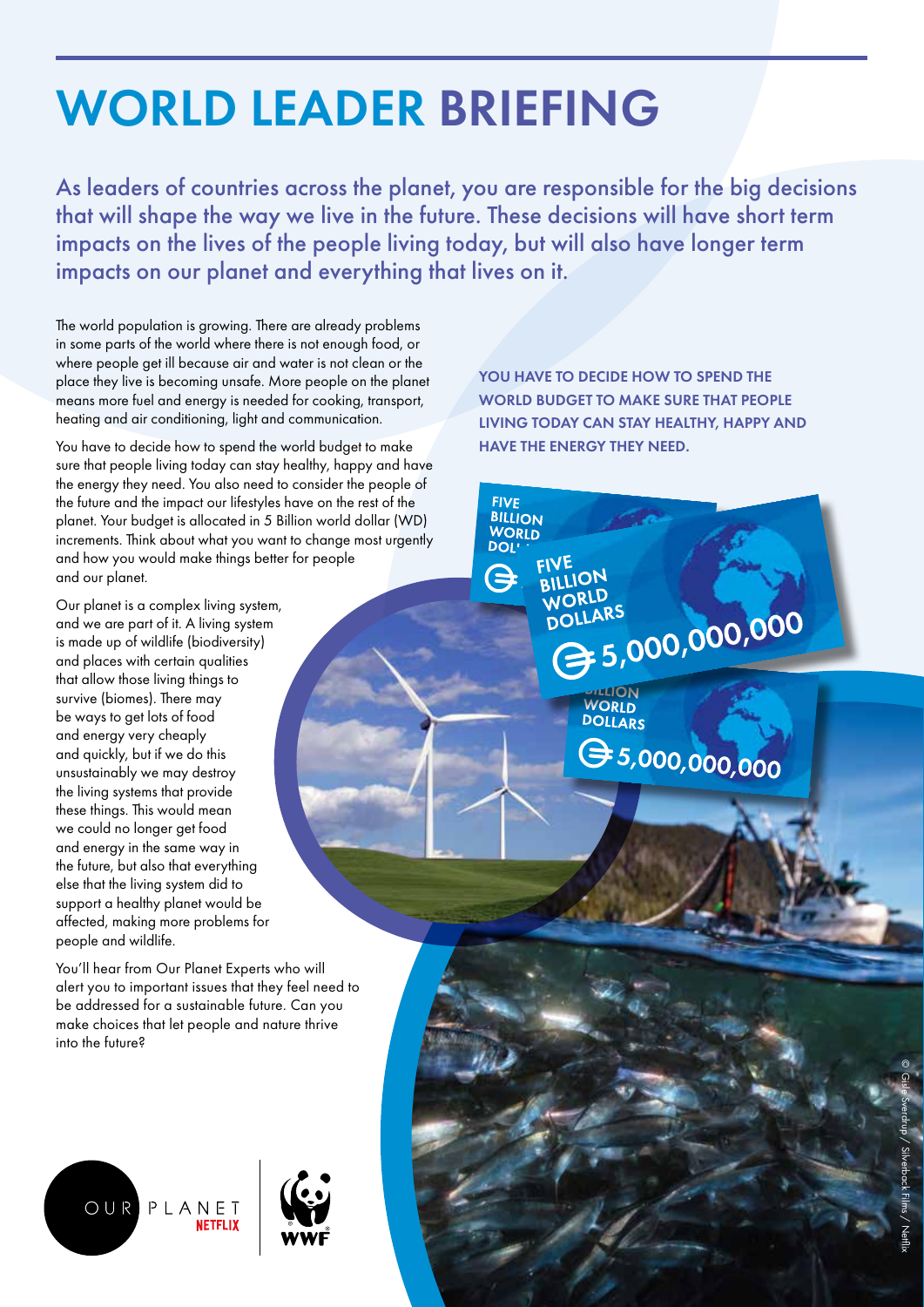# RESEARCH AND PLANNING

- 1. Decide on a decision-making structure. For international agreements all leaders need to support for it to be implemented. For funding allocations you could share out the budget between the world leaders (either fairly or proportional to size of economy if you have chosen to each represent real or fictional countries) and make individual decisions about how to spend it. Alternatively the budget could be held in a pot and all funding allocations could be decided by majority vote. You might find it useful to elect one in your number as a 'chair' to ensure discussions progress.
- 2. Read the briefings provided and/or conduct your own research to inform your priorities. If you are representing specific countries (real or fictional) consider what changes are most important to your population, and the ways that you can most affect the big issues facing the planet, positively or negatively.
- 3. You could build up a list of ideas collaboratively and work through them, or each world leader could bring up their key priorities in turn.
- 4. Draw up your agreed actions and budget allocations using the template provided, but do not sign it.
- 5. Agree how to present the plan at the Summit. Individual world leaders could explain one section of the plan each, or one world leader could be elected to present on behalf of the panel.
- 6. Review your plan for the future:
	- Does it ensure that all people have enough food and energy? Do you think they will be healthier and happier than before?
	- What do you think you might do the next year? Could you make things even better?
	- Do you think biodiversity will improve or decline? Do you think any biomes or species will be affected for better or worse?
	- What do you think our planet would look like in 10 years time?
	- Agree a slogan for your plan. Try to sum up your vision for the world in one sentence that can be used to communicate it to the public.

# SUMMIT

- 1. Present your plan, explaining your priorities and vision for the future of our planet.
- 2. Listen to the evidence from the experts. After each presentation, discuss briefly what change or additions you might want to make to your plan.
- 3. After all of the expert briefings have been presented, review your plan and draw up your revised version on flip chart paper to display throughout the round table discussion. Label a flip chart page for each biome of our planet and stick post-its and budget allocations to them so that the developing plan can be seen and discussed by all. You may find it useful to have different colour post-its for international agreements, technology, education and restoration actions.

# ROUND TABLE DISCUSSION

- 1. Label a flip chart page for each biome of our planet and stick post-its and budget allocations to them so that the developing plan can be seen and discussed by all. You may find it useful to have different colour postits for international agreements, technology, education and restoration actions.
- 2. During the round table session you can ask questions or appeal for ideas from the experts, who may already have a proposal for how the budget could be best used to deliver impact in more than one area at once.
- 3. You are collectively responsible for the final decisions, but can choose to introduce a wider participatory decision-making process (eg an open vote on a decision) if you decide this is best. Alternatively you can use your existing decision-making structure to approve changes or additions to your plan.
- 4. When the plan is finalised, write it up onto a fresh template and add your signatures at the bottom to ratify it.

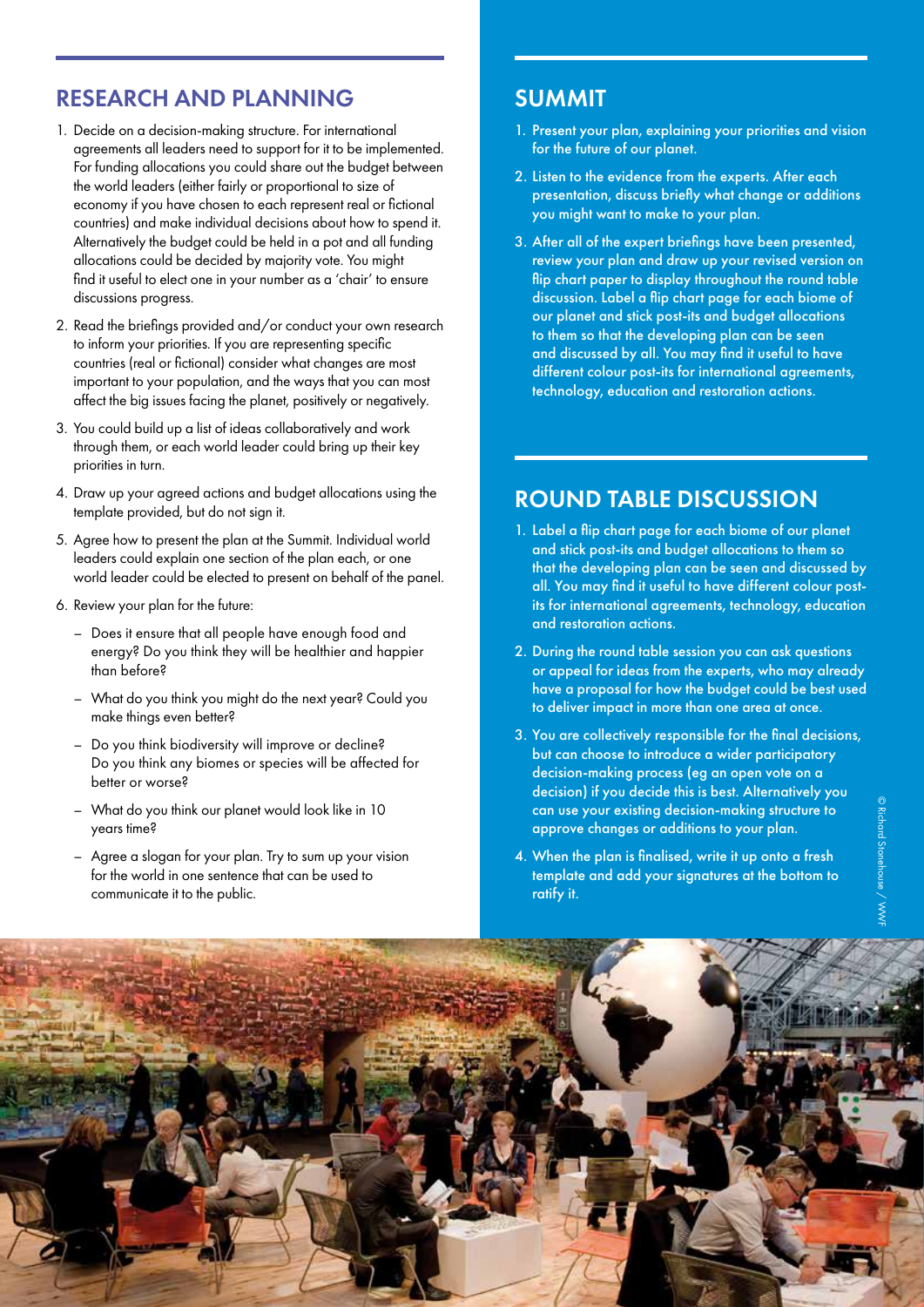# BRIEFING TOPIC ONE – FOOD

What we eat not only affects our own health, but also the environment. Food is at the heart of many environmental issues, contributing to climate change and biodiversity loss around the world.

Our food system relies on nature. Nearly all of our food starts as living things – for example plants, animals, fish and fungi. The things we eat are part of living systems and rely on the right conditions and other living things to grow and reproduce. Many plants we grow for food need insects to pollinate them as well as land and clean water to grow, and the fish we take from the ocean would not be there without the tiny sea creatures and plants that they eat, and access to the places they go to breed.

At the moment we have more than 7 billion humans living on our planet. The growing population means that demand for food is increasing, but there are choices we can make about what we eat and how we produce it. These choices will make a big difference to whether we can produce enough food for all the people on our planet, without destroying the systems that we need to survive.

At the moment enough food is produced to feed everyone on the planet, but it doesn't reach everyone who needs it.

About 1.3 billion tons of food are wasted each year, which is four times the amount needed to feed the 800+ million people who do not have enough to eat.

At the moment, many people on our planet eat a lot of meat and dairy products (milk, cheese, yoghurt etc). Farming animals for meat and dairy requires lots of space, huge amounts of water, and food for the animals which also needs to be grown using up more land and water. Producing meat creates much more carbon dioxide than growing plants such as vegetables and grains, and carbon dioxide is the main cause of climate change which itself causes problems for people and wildlife around the world.

When food has been produced it needs to be transported to the people who consume it, and it is often processed and packaged to make it easier to store and sell. This means that the food system is also responsible for a lot of pollution and energy use.

- **THINK** Where does all the food that you eat come from?
	- How can we feed more people without destroying our planet?
	- How can we cut down the amount of transport and packaging?
	- How can we make sure that there is enough food for the future and in the right place?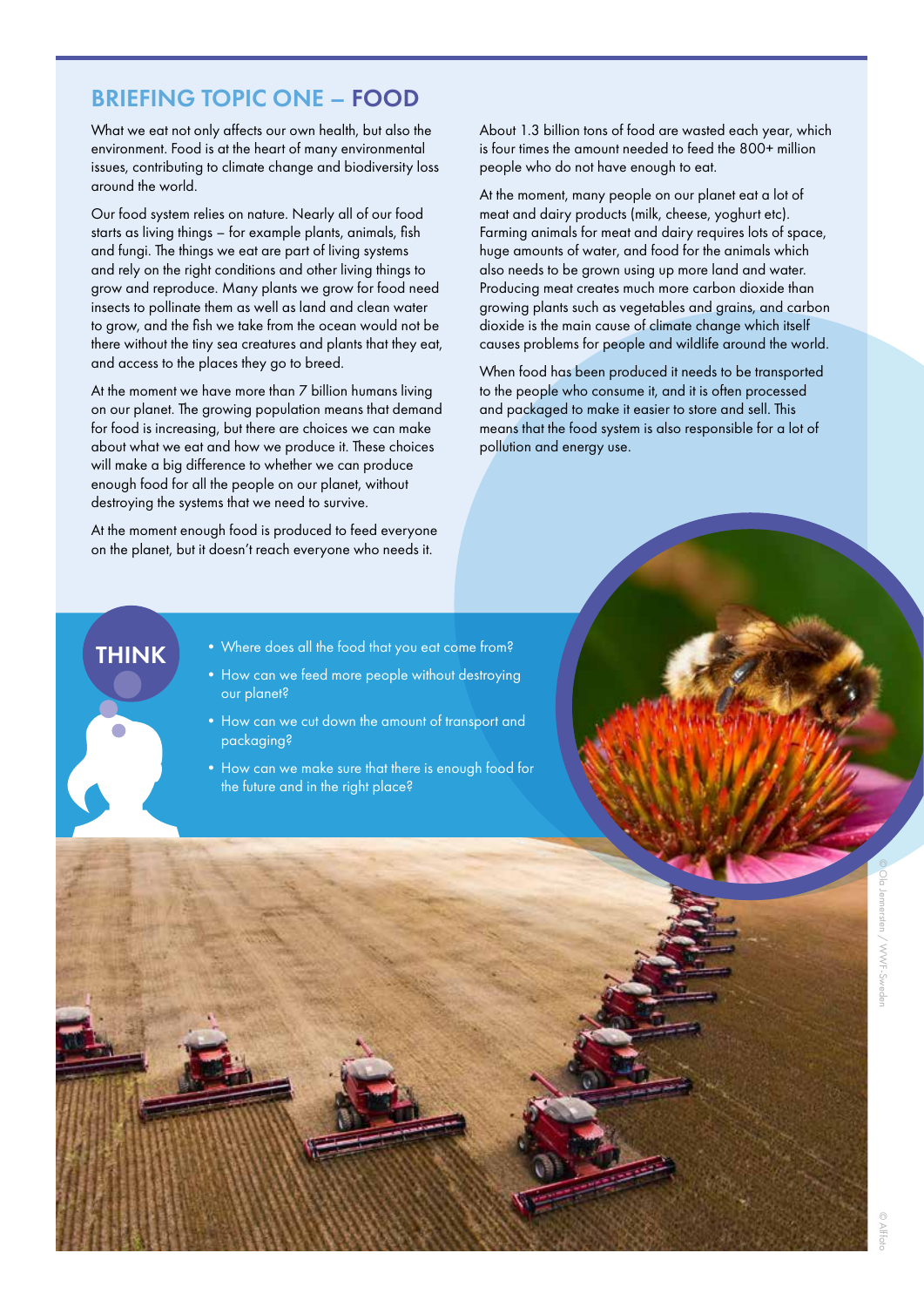# BRIEFING TOPIC TWO – ENERGY AND CLIMATE CHANGE

Our demand for energy (electricity, heat and fuel for transport) is responsible for more than half of greenhouse gas emissions. These are the gases that go into the atmosphere and reflect the sun's heat, causing the planet to heat up. The way we produce and use energy at the moment is therefore one of the biggest causes of climate change.

The reason for this big impact is that fossil fuels (oil, coal and natural gas) are still used to produce a lot of the world's energy and fuel. A lot of carbon is locked up under the ground as oil, coal and gas, and when we take them out of the ground and burn them to create electricity in power stations, to heat our homes or to fuel vehicles, that carbon is released as carbon dioxide – one of the main greenhouse gases.

Climate Change is a huge challenge that is threatening the future of many species on our planet, and making life very difficult for many people around the world. If we continue to burn fossil fuels we make it harder and harder to solve other problems facing people and wildlife around the world.

Burning fossil fuels and driving petrol or diesel cars also makes the air less healthy to breathe, and means that more people have health problems.

Luckily there are other ways to generate electricity and power our transport. It is also possible that we could use less energy if we choose more efficient options and avoid waste.

# BRIEFING TOPIC THREE – HEALTH AND HAPPINESS

People need clean air, clean water and enough food of different kinds to be healthy. They also need places to live that are not too warm or cold, and a lifestyle that involves enough exercise and time with other people.

Evidence shows that spending time amongst nature helps people to feel happy – as well as being good for their health. Being surrounded by trees, hearing birdsong, and seeing wildlife helps people to calm down when they are stressed, and if there are areen spaces, trees and plants near their home they are more likely to spend time outside taking healthy exercise. Trees and plants also help clean the air and cool towns and cities that have a lot of concrete and tarmac that heats up in the sun.

As world leaders you are responsible for making sure that everyone living on the planet has the opportunity to live a healthy and happy life. As you make your choices about the future, consider whether it will make life better or worse for people now and in the future.

- •What alternatives to fossil fuels are there for generating electricity?
- Should we spend money on new technologies to replace fossil fuels with renewable energy sources?
- How can we transport people locally and globally in an environmentally friendly way?
- How will tackling climate change affect jobs, how much money we have and how we live?

**THINK** 

- How can we support people, wildlife and places that are affected by climate change?
- •How do you think climate change is, or will, affect the place where you live?

# BRIEFING TOPIC FOUR – FINANCE

It's important to think about where money comes from and how money is used in our economy today. Finance is much like the blood circulation system in the body – you need it for every economic activity. Money can be used to fund unsustainable activities that threaten our climate or food system for instance, or it can be used to fund the sustainable future that we need. Whether a bank account, a pension investment, or an investment product, finance has an impact on the things we care about and we can use finance to be a force for good.

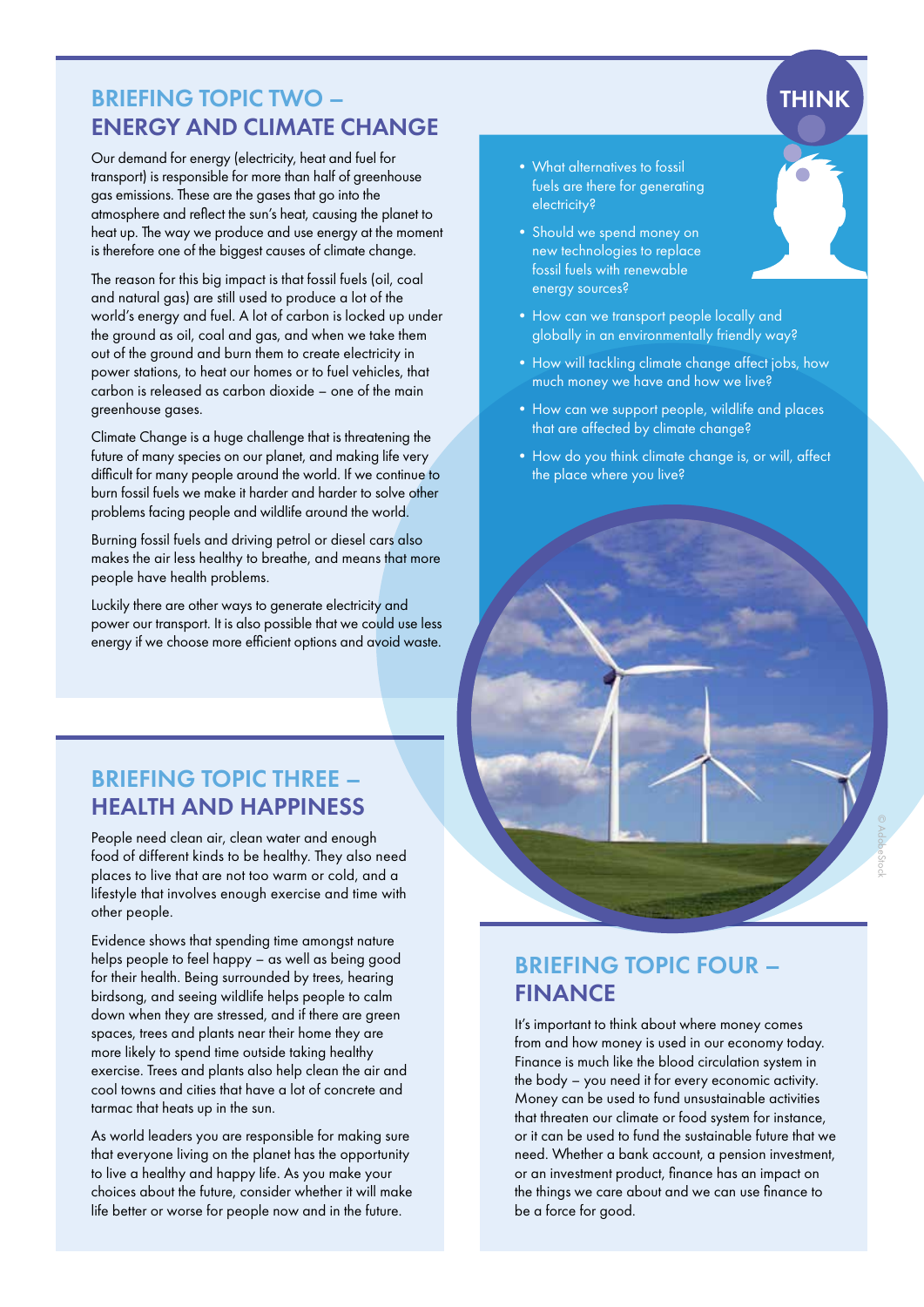# INTERNATIONAL **AGREEMENTS**

- •All world leaders agree to stop doing something or start doing something another way.
- •Think about whether the change in behaviour or policy requires new technology to be developed, or for new technology to be used around the world (see 'technology').
- •No cost (unless there is an impact of the agreement that needs to be dealt with).
- •No limit on number of agreements but they must not contradict each other!

# Remember – countries agreeing to act in a certain way does not cost anything up front, but may in some cases have an impact on other aspects of society or the economy, requiring the development of technology or an education programme.

# **TECHNOLOGY**

•Researching and developing a new technological solution costs WD5 Billion. *(Do this where you can see there is a problem but you* 

*are not sure what the solution would be. It needs to be a single solution – for example being able to do something without causing a problem that the current technology causes)*

•Launch a technology (new or existing) where it is not currently used costs WD5 Billion. *(Do this to introduce a new way of doing something, or to fix a problem)*

# BUILDING THE FUTURE

These are the key ways that change can be brought about at a global level. For each issue or need you want to address, consider which approach is most suitable and whether a combination of these might be required to ensure a sustainable change.

# RESTORATION

•Working to undo damage to a single biome without changing anything else costs WD10 Billion. If the causes of the problems are not dealt with this funding would be needed every year going forward. It does not prevent any impacts of the problems felt outside the biome.

# EDUCATION

•Changing a particular behaviour costs WD5 Billion, and the change is permanent. *(Do this when it helps for people to stop doing something, take an action, or do something differently.* 

*Consider if this change causes any other problems that may need to be solved)*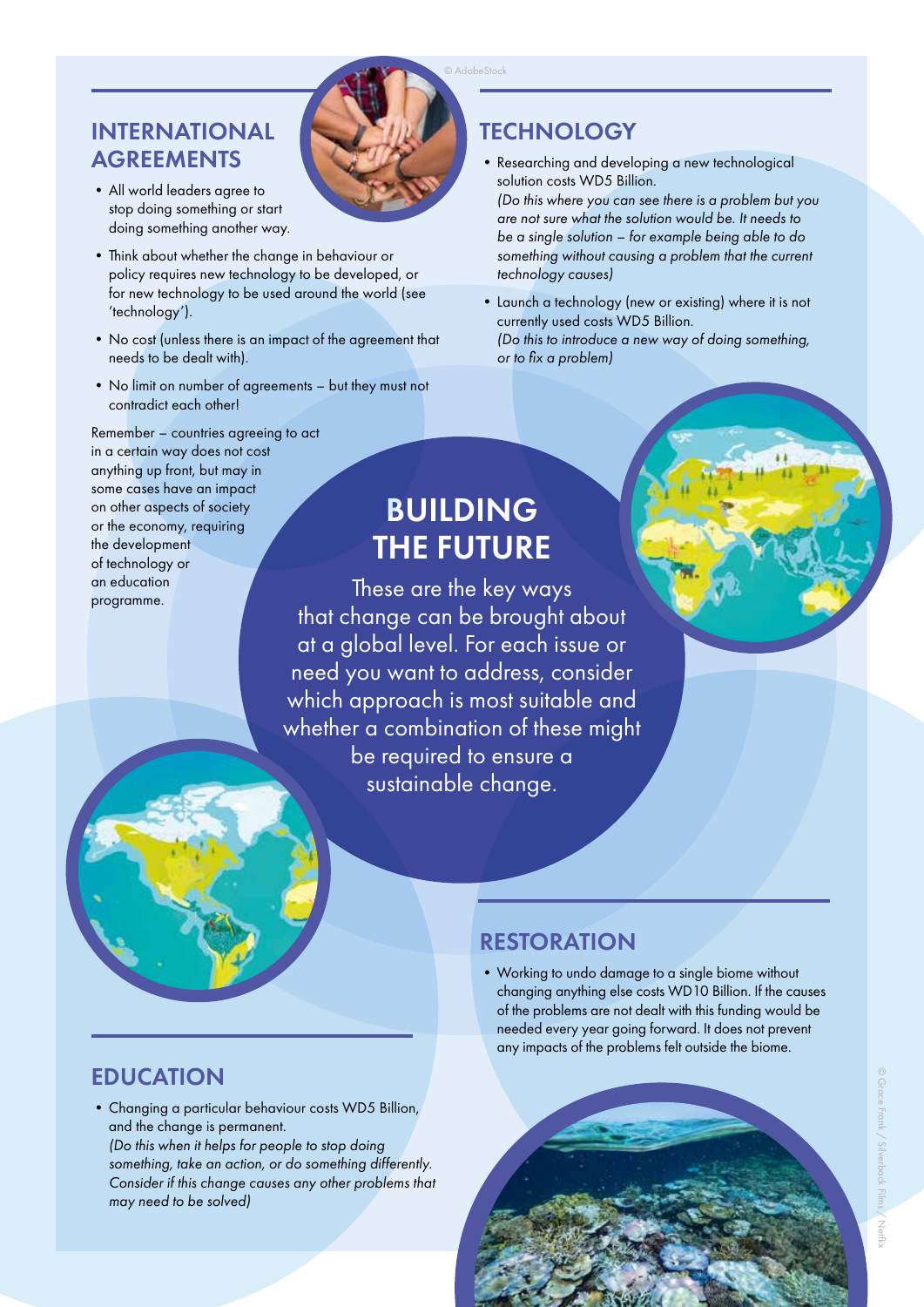# OUR PLANET'S FUTURE – ACTION PLAN

International Agreements

Technology

**Education** 

**Restoration** 

Review – what will be better and what will still be a problem

Slogan for your action plan

Signature of World Leaders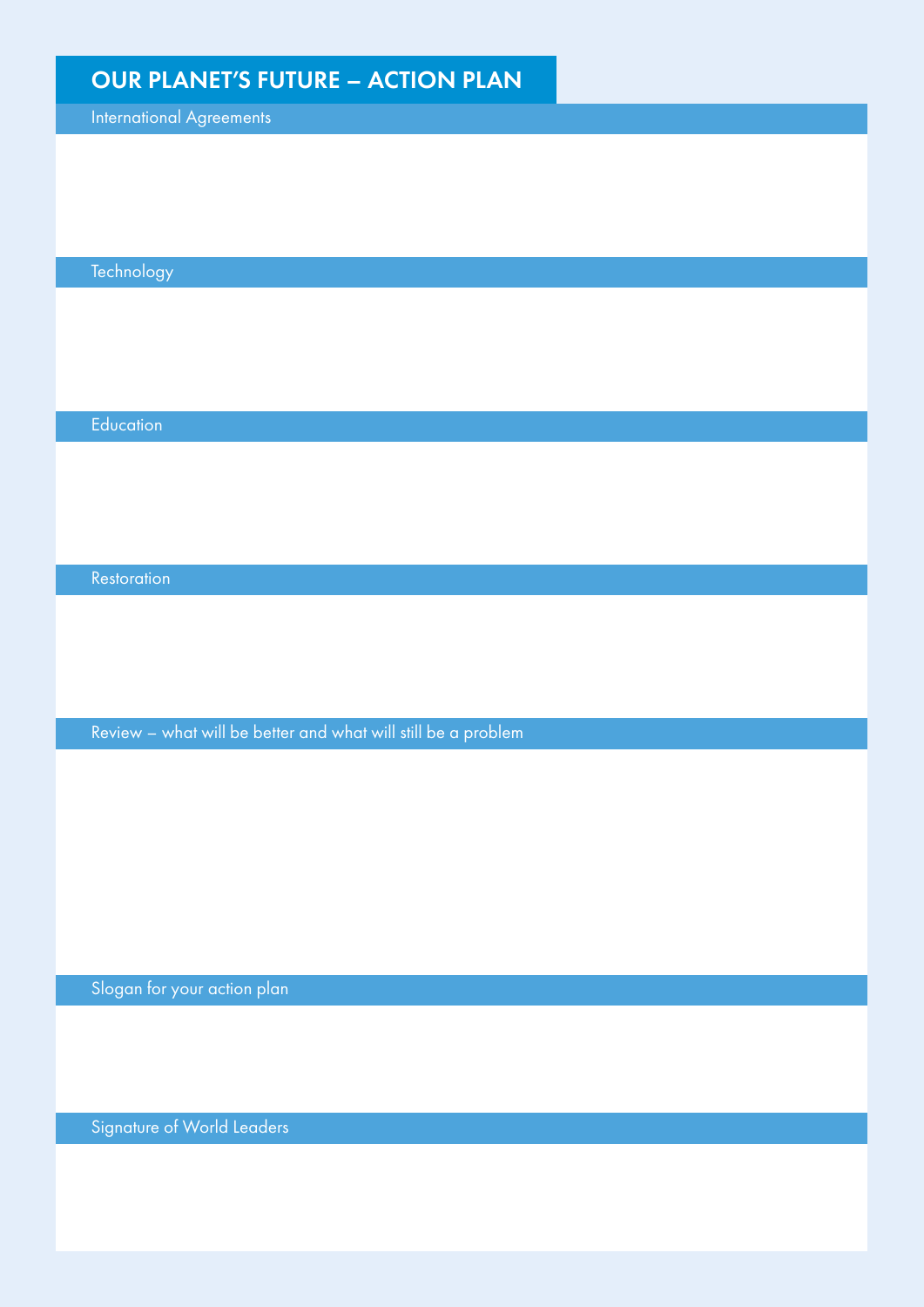# FICTIONAL COUNTRY CASE STUDIES



Abanassia is a landlocked country in southern Africa with a population of 14 million. 73% of the population lives below the poverty line, and traditional subsistence farming is the way of life for most people. The climate is semi-arid; the ecosystem is fragile, and transport infrastructure is limited. The recent discovery of substantial oil reserves has offered a glimmer of hope for the economy.



Bantaros is a Pacific island nation with a population of just 3 Million people, with over 50% living beneath the poverty line. The main industries are fishing and forestry, accounting for over 70% of the workforce. Main exports are fish, palm oil and timber. Bantaros is suffering from increasing numbers of extreme weather events, and many coastal communities are at risk from rising sea levels. In the last 30 years Bantaros has lost 40% of its forest cover.

Numerica is a central European country with the 10th largest economy in the world. Its population of 50 Million enjoy a very high standard of living. Numerica is a large manufacturer and the economy is based predominantly on the production and export of vehicles. Tourism also accounts for a large pat of the remainder of the economy. Numerica is a net importer of food and energy.

Pezzador is an equatorial nation in South America with a population of 21 Million. In 1950 Pezzador had rainforest covering 67% of its land, but in 2018 this has fallen to 39%. The economy of Pezzador is based mostly on exports of oil, timber, palm oil and farmed shrimp. It is currently in a growth phase with the number of people living under the poverty line dropping from 55% in 2010 to 23% in 2018. Tourism is a growth industry, though hampered by a lack of infrastructural development outside its capital city.



Shao Po is an East Asian country with a population of 100 Million and one of the largest economies in the world. It has a thriving electronics goods industry, and is a world leader in technological innovation. Shao Po's capital city is an international financial centre, and home to the busiest airport in the world. Rapid industrialization has imposed severe pressures on the environment. Air pollution is a serious environmental problem in Shao Po, particularly in cities. Health problems caused by poor air quality are common and rising. Toxic pollutants from power plant emissions have led to the appearance of acid rain throughout the country, and water pollution is another area of concern.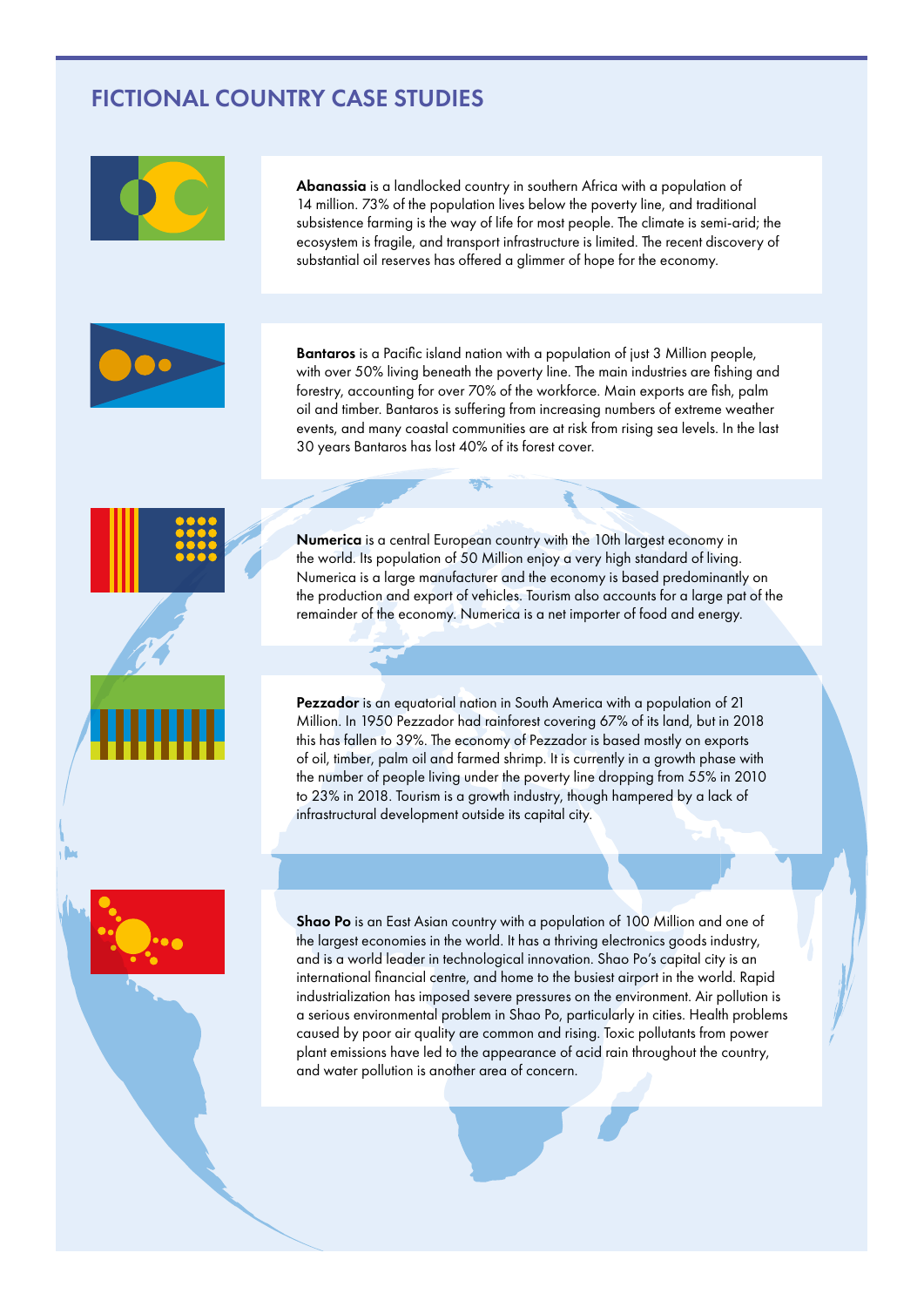# OUR PLANET EXPERTS BRIEFING

Your role in the Our Planet Futures Summit is to present information and recommendations around a specialist area and guide the world leaders in making the best course of action for your interests.

Working in pairs or small groups you will research your specialist topic – either a biome of planet earth or an area of human interest – and prepare a presentation that puts a persuasive argument for an action or set of actions that you feel world leaders should undertake.

IF YOU ARE REPRESENTING A BIOME, YOUR ROLE IS TO COMMUNICATE ITS IMPORTANCE, THE CONDITIONS REQUIRED TO ENSURE IT CONTINUES TO PROVIDE BENEFITS TO PEOPLE AND THE PLANET IN THE FUTURE, AND YOUR RECOMMENDATIONS FOR HOW WORLD LEADERS COULD TAKE ACTION TO ENSURE ITS FUTURE.



IF YOU ARE REPRESENTING AN AREA OF HUMAN INTEREST (EG BUSINESS / HEALTH) YOU MAY WISH TO TAKE A STANCE THAT DOES NOT TALLY WITH YOUR GENUINE BELIEFS, BUT WHICH BRINGS INTO THE DEBATE SOME OF THE CONCERNS AND PRIORITIES THAT WORLD LEADERS MAY BE FORCED TO ADDRESS.

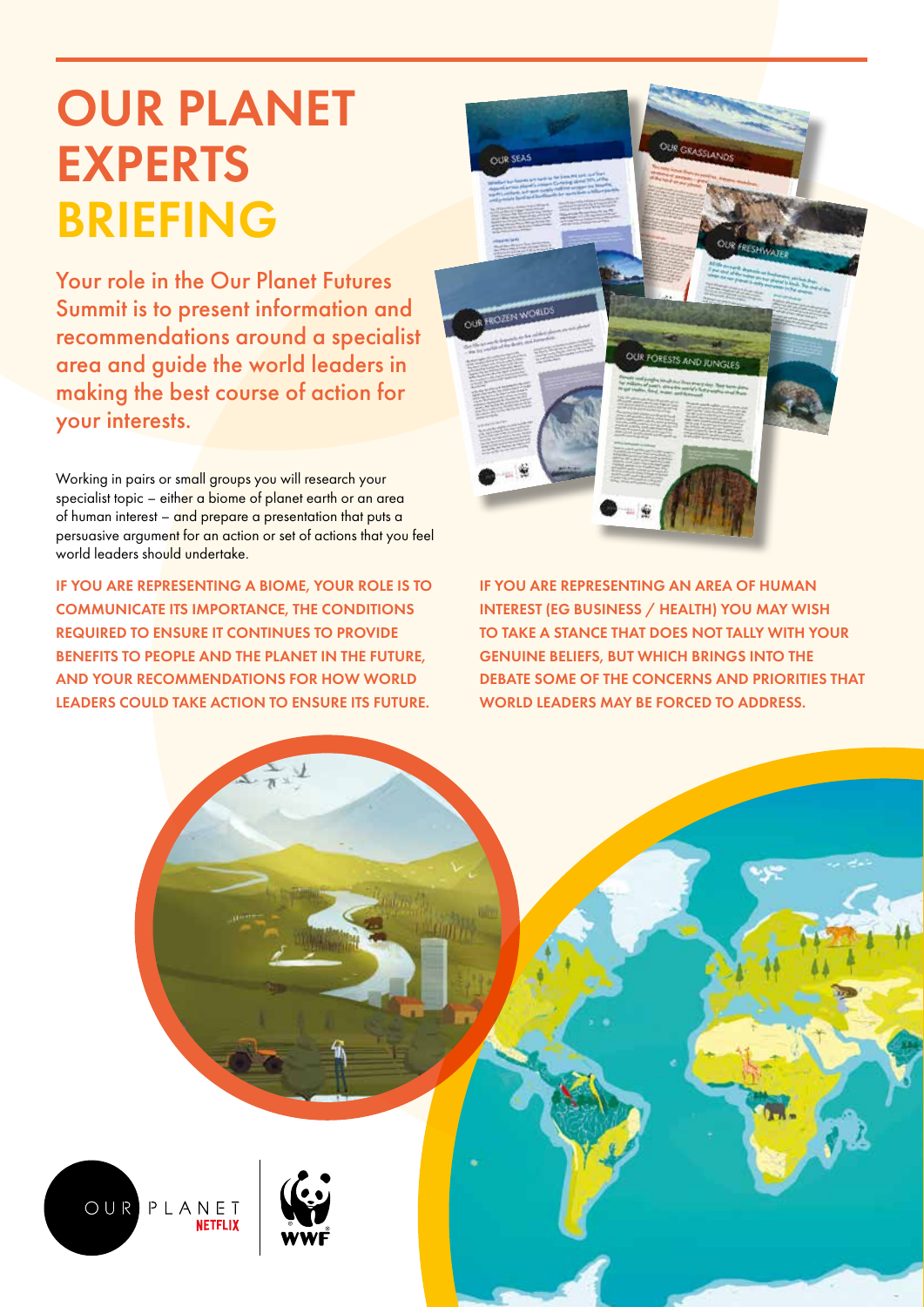# RESEARCH AND PLANNING

Research your specialist area using the Our Planet briefings provided, and/or through your own online research.

Plan a 5 minute presentation (worksheet provided) to make a case for actions that you feel world leaders should take in order to address issues and concern relevant to your specialist area. If you have time you may wish to create a powerpoint slide deck to clearly communicate your key points.

Remember – world leaders have many priorities to consider in making their decisions about the future. You may want to consider economic arguments for the actions you are recommending, or include details on how it will improve life for the human population as well as wildlife.

# GLOBAL SUMMIT

The world leaders will start by presenting their initial plans and budget allocations. You will then be called upon to present your evidence to the panel of world leaders, alongside other experts in a range of specialist areas.

You may wish to adjust your recommendations or the way you make the case for action in light of information in other presentations – including the initial position of the world leaders.

YOU COULD COME UP WITH A JOINT PROPOSAL FOR ACTIONS THAT WOULD DELIVER POSITIVE OUTCOMES IN TWO OR MORE AREAS, AND MAKE A JOINT CASE TO WORLD LEADERS. THESE RECOMMENDATIONS WILL THEN SEEM MORE ATTRACTIVE AND BETTER VALUE FOR THE IMPACT THEY CAN HAVE.

# ROUND TABLE DISCUSSION

The round table discussion is your chance to address specific misunderstandings and make a strong case for actions that world leaders are not currently prioritising. Your best chance of securing positive action on your topic, however, may be to compromise and accept smaller commitments rather than nothing.

Before contributing to the round table you should have discussed in your group what your 'red lines' are. This means the lines you agree you cannot step back from in negotiations. What is the minimum action that you need to secure for there to be any hope for the future? What evidence can you assemble to show how important this is?

The round table allows you to address other experts as well as world leaders. You could come up with a joint proposal for actions that would deliver positive outcomes in two or more areas, and make a joint case to world leaders. These recommendations will then seem more attractive and better value for the impact they can have.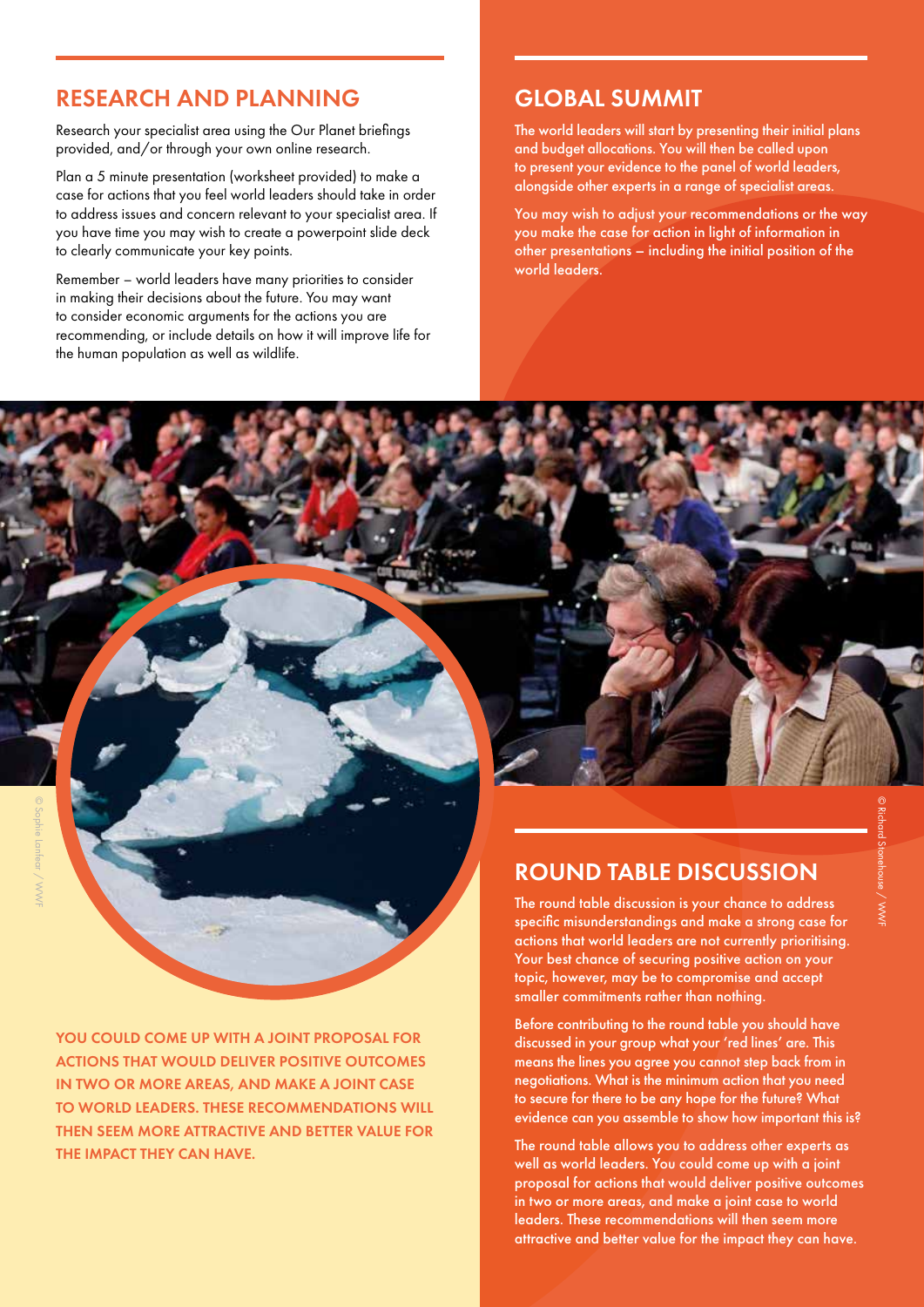# MAKING YOUR CASE

A position paper is a short document that describes your position on the topic and what you want world leaders to do about it. Writing a position paper is important because it helps you understand what you need to say and identify what evidence and information you need to include in order to convince world leaders.

The position paper does not need to be shared with anyone outside your group – it can just be used for reference to check you are emphasising the key points in the heat of the moment, and as a checklist to ensure that everything is addressed by the end of the summit.

When you are happy that your position paper contains everything it needs to, you can concentrate on preparing a presentation that conveys the information in as clear and persuasive a format as possible.

Use the form below to work through the key components of a strong position paper.

# © Pascal Kobeh / Silverback Films / Netflix

# 1. TOPIC BACKGROUND

- •What is the topic and why is it relevant to the summit?
- Who is affected by the problems you want to be addressed? How many people?
- How did the problems arise?
- When will the situation reach a critical stage (ie when is the deadline for action)?

© Huw Cordey / Silverback Films / Netflix

© Huw Cordey / Silverback Films / Neffix

# THINK

# 2. PAST INTERNATIONAL ACTION

- •What action has been previously taken on this topic (if any)?
- •What are the most important resolutions and treaties on this topic? Are they having an impact and are the resolutions ambitious enough?
- •What alternative perspectives are there on what is happening or what should be done?

# **THINK**

THINK

# 3. POSSIBLE SOLUTIONS

- See Our Planet's Future Action Plan
- •What actions would you recommend?
- •Can any existing solutions be expanded with more support or funding?
- Is there a Plan B ie alternative solutions if your recommendations are not accepted?

© Huw Cordey / Silverback Films / Netflix/ Silverback Films / Nettil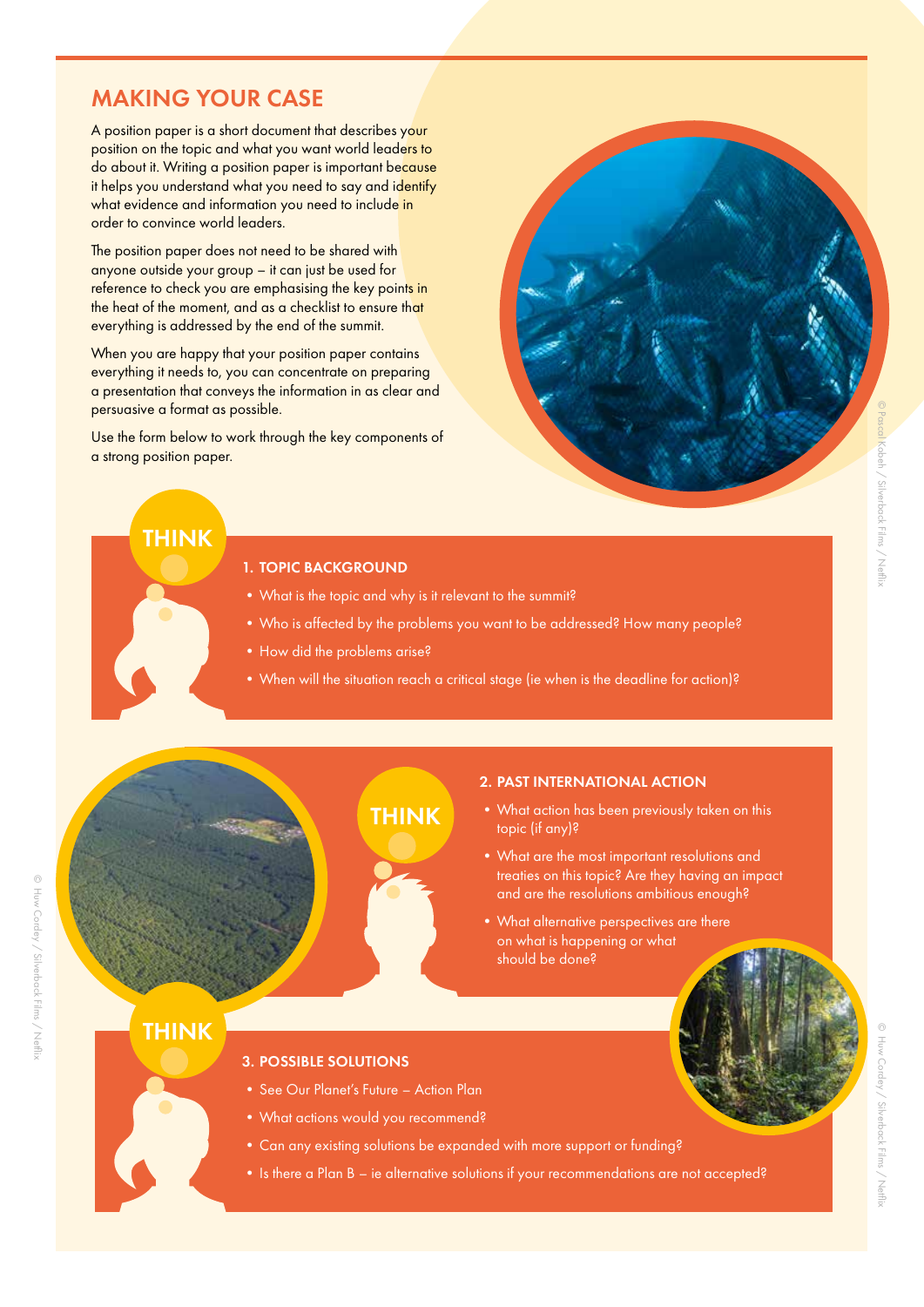# PRESENTATION TIPS

# **STRUCTURE**

- 1. Introduce yourselves and the topic you will present.
- 2. Briefly outline the importance and relevance of your topic (eg why is your focus biome important to the planet, wildlife and humans?).
- 3. Explain the problem(s) that needs addressing.
- 4. State your key recommendations clearly, then back them up with examples and statistics.
- 5. Try to do the hard work for the world leaders by providing clear recommendations in a format that they can simply adopt into their plan. Appeals to address an issue without providing a solution will be harder for world leaders to act on.
- 6. Repeat the key recommendations in closing remarks at the end to ensure the audience are left with the most important messages.

# **STYLE**

- •You are presenting information and evidence, but that alone won't make people care and want to take action. Project passion and enthusiasm for the topic without blaming or preaching. The majority of communication is nonverbal, so how you look and sound are vital.
- •Speak to the knowledge level of your audience. Define all terms they might not be familiar with.
- •Tailor your topic to audience interests. What would make world leaders pay attention? Can you highlight the impact on economy, health & wellbeing of population etc?
- •Talk clearly and avoid speaking too quickly, softly, or loudly. Make sure that the ends of your sentences don't drop off.
- •Maintain eye contact. It is more engaging and conveys honesty. It also lets you know how the audience is responding to your presentation. If you realise you need to repeat or clarify something you have just said because it has not been understood you can do so.
- •Use hand gestures to emphasize points. When not gesturing, let your hands drop to your sides naturally. Keep them out of pockets, off your hips, or behind your back. Avoid fiddling with clothes, hair, or papers.
- •Maintain good posture, but not too stiff and awkward. Bringing your shoulders back and keeping your legs apart helps to keep you looking confident and comfortable.
- •Occasional stumbles will hardly be noticed by the audience if you simply correct yourself and continue. Try not to get flustered and don't comment on your error as this just breaks the flow and draws attention to it.
- •Enjoy yourself!

**朝野**